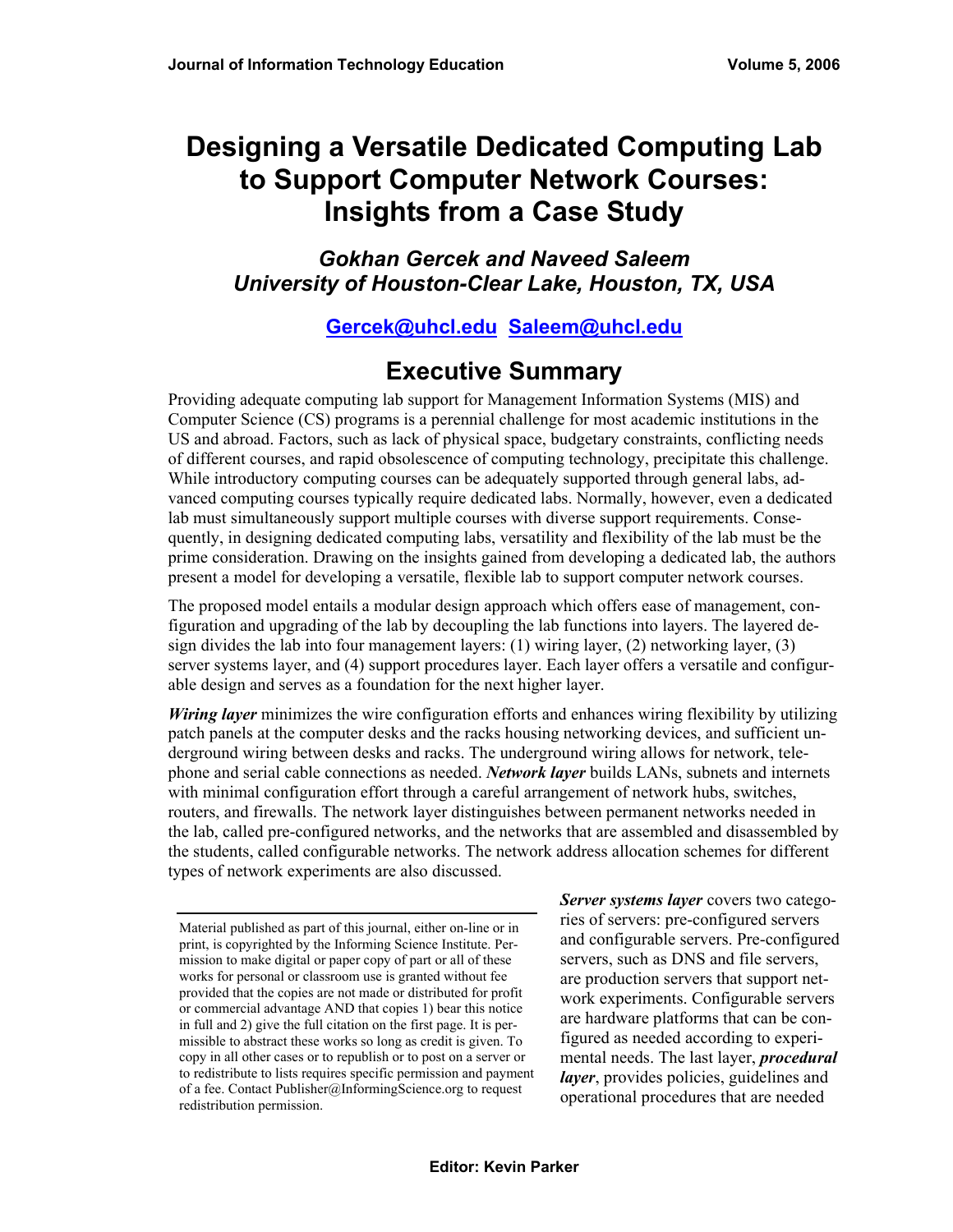for proper utilization of the lab space and the equipment. The paper also illustrates the application of the proposed model through the design and configuration of the computing lab for network courses underlying this case study.

**Keywords**: Designing Computing Labs, Multi-Purpose Dedicated Computing Lab, Versatile Dedicated Computing Lab

## **Introduction**

During the past two decades, the computing function within organizations has evolved from a support to a strategic function that can provide a competitive edge to an organization. As a result, the need for technology-savvy personnel has increased exponentially, and colleges and universities have expanded their CS, MIS and related programs to meet this personnel demand. This growth, in turn, has resulted in the need for more faculty and support resources (Barker, 1999; Cherry, Phillabaum & Valero, 2000; Madison, 2002). For many small US and international colleges and universities, introducing new computing programs and courses typically implies developing additional computing labs to support these programs. However, in developing these labs, the institutions normally encounter significant obstacles, such as budgetary constraints, lack of physical space to house the labs, conflicting computing support needs of different courses, and rapid obsolescence of technology (Borkowski, Elvove, Higgins & Kueppers, 2004; Jones, Tunc & Cherry, 2000; Lovgren, 2001; Madison, 2002; Walters, 1993; Wilson 2002). These obstacles become even more pronounced in the case of dedicated computing labs. A dedicated computer lab for a course is warranted when a general lab cannot provide adequate computing support for the course (Agarwal, Critcher, Foley, Santi & Sigle, 2001; Dubose, 2000; Hill, Carver, Humphries & Pooch, 2001). Conceptually, a dedicated lab is designed to support a specific course; normally, however, such labs support multiple courses (Belles, Gorka & Miller, 2002; Belles & Miller, 2002; Corbesro, 2003; Wooley, 2003). Consequently, it is imperative that the design and configuration of an under-development lab must be (1) versatile – to accommodate diverse and conflicting computing needs,  $(2)$  flexible – to efficiently support different courses, and  $(3)$  modular – to easily incorporate new technologies or allow lab reconfiguration (Giebel, 1999; Madison, 2002; Weeden, Scarborough & Bills, 2003; Wilson, 2002).

The Management Information Systems (MIS) program at the University of Houston-Clear Lake (UHCL) has faced similar challenges since its inception in mid 1990s. Recently, the department developed a dedicated lab to support graduate and undergraduate courses such as computer networking, computer network security, host security, client-server system design, and system administration. During the lab design and development process, many choices were made to ensure versatility, flexibility and modularity of the lab to support multiple courses simultaneously. Drawing on their experiences in the design and development of this lab, the authors present a model of a computing lab to specifically support computer networking and related courses. This model presents both physical as well as logical layout design considerations. It is believed that this model will prove a helpful reference for institutions that are undertaking development of such new labs.

# **Physical Layout of the Lab**

Figure 1 visually depicts the physical layout of the lab, and this section describes this layout in detail. The lab encompasses an approximately 2000 square foot area and is furnished with twenty-four desks each supporting one workstation, but capable of accommodating two separate workstations. With two seats per desk, the lab is capable of seating forty-eight students. The desks are arranged in a lecture-hall setting.

At the rear side of the lab, racks are installed to house networking equipment and devices such as routers, firewalls, switches, hubs, a telephone switch (PBX) and patch panels. Another rack is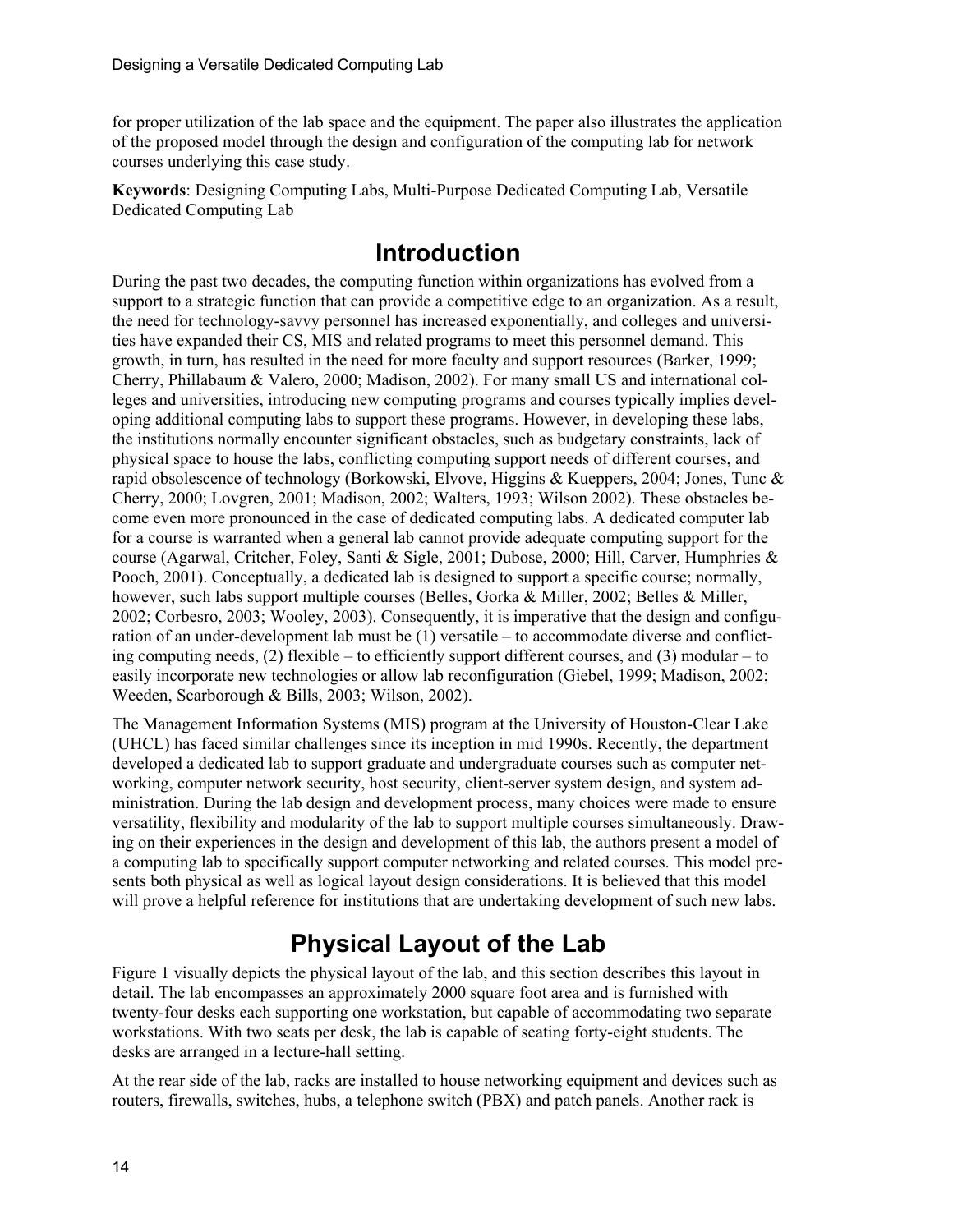utilized to house servers to be built by students. Ample space in the racks is provided for installing additional equipment as needed. The rack-based equipment is kept in the lab for students to perform hands-on experiments.

There are two categories of server computers utilized in the lab. The first category of servers, housed in the lab racks, is intended to be configured and administered entirely by students for courses such as system administration and application server design (see **server systems layer** section). The second category of servers supports lab operations and holds files and information relevant to the lab operations. Consequently, only select faculty and IT staff administer these servers. These servers are physically secured against unintentional or intentional mishandling by unauthorized users, including students. A secured pre-configured server room, adjacent to the lab, with an approximate area of 150 square feet is allocated to house lab operations servers. This is depicted in Figure 1. Connectivity and configuration for both categories of servers are detailed in later sections.



**Figure 1: Physical Layout of the Lab**

### **Lab Design Methodology**

A computer network laboratory is expected to support as many as six different courses concurrently during long semesters. Consequently, the following objectives were sought in the lab design:

• The laboratory must provide as extensive support as possible to each course that it is intended to cover.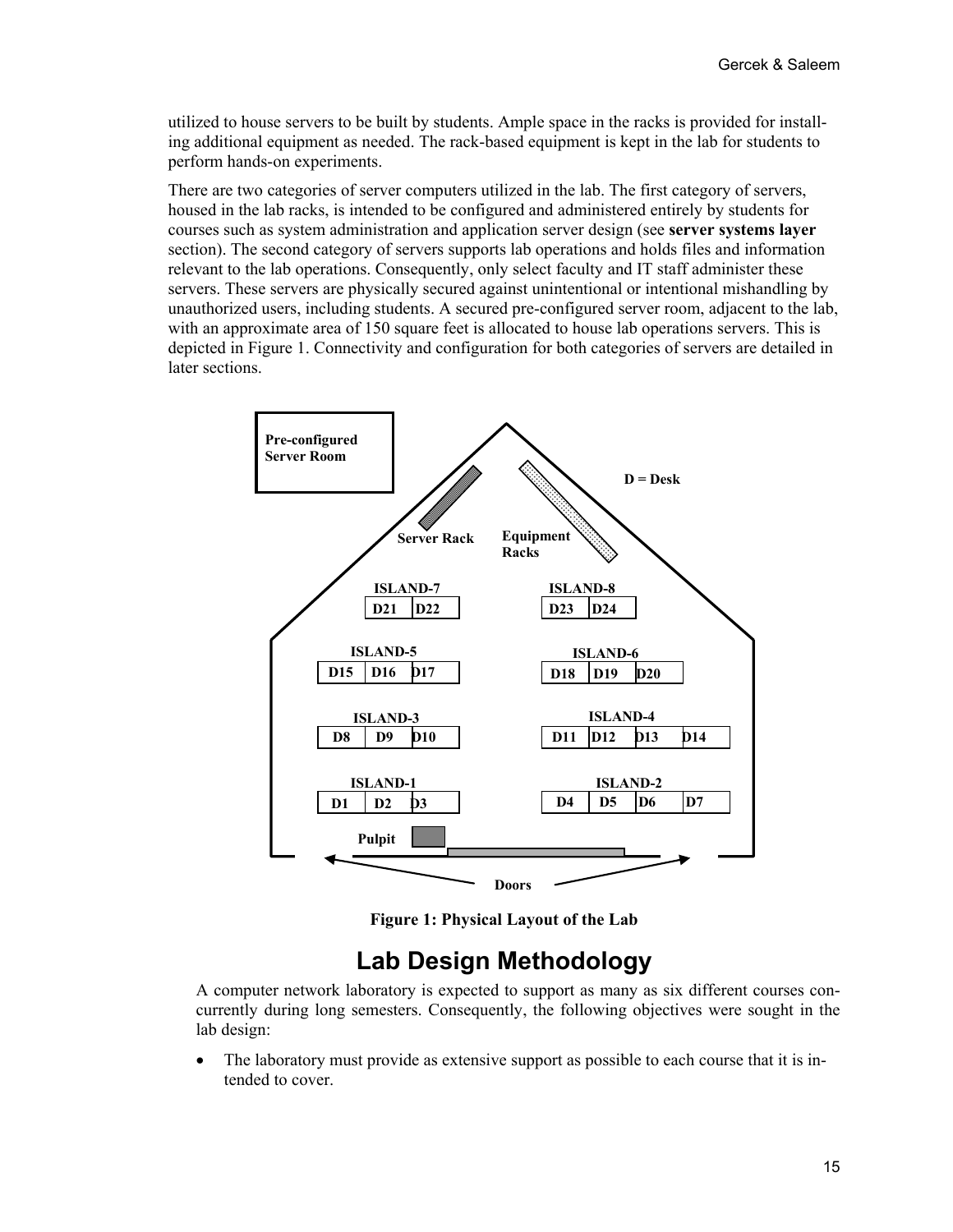- The laboratory must require minimal technician and support personnel involvement and intervention.
- The laboratory must require minimal, if any, switchover time for support from one course to another.
- Preferably, any switchover should be executable by students as part of their learning process.
- To the maximum extent, the laboratory should operate as an open lab supporting multiple courses at the same time.
- The laboratory must be as much "student-proof" as possible to eliminate possible downtimes that might arise from equipment mishandlings or procedural mistakes on the part of students.
- The laboratory should accommodate additional equipment and courses for growth.
- The laboratory must have growth accommodations for transition to newer technologies.
- The laboratory should require minimum or no rewiring and re-cabling for different types of courses and experiments

To achieve these objectives, a layered approach was employed for the design and development of the network laboratory. In the layered approach, each layer entails a related set of functional grouping. Every layer forms the underlying infrastructure for the next higher layer and, thereby, provides modularity, maintainability and upgradeability in the lab design. Specifically, this approach consists of the following layers: (1) wiring layer, (2) networking layer, (3) server systems layer, and (4) support procedures layer. These layers, shown in Figure 2, are described in the subsequent sections.



**Figure 2: Network laboratory layered design approach** 

### *Wiring Layer*

One of the key objectives sought in the network lab was to minimize loose cables between the desks and the networking equipment on the racks. The rationale behind this objective was twofold: First and foremost, loose wiring is a safety hazard and should be avoided as much as possible. Secondly, laying and removing wires between desks and racks would create significant amount of work for students during the experiments and would result in reduced student and lab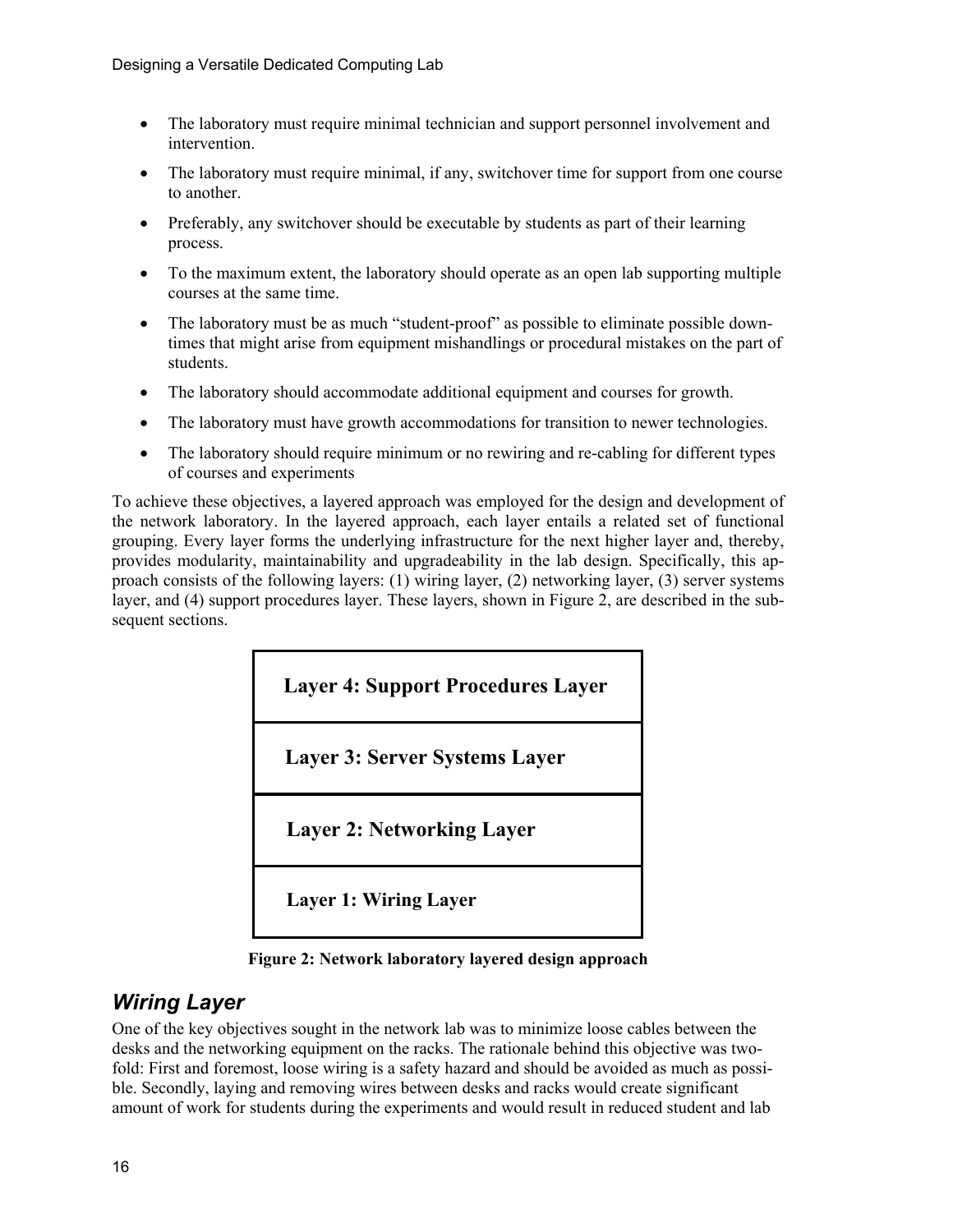efficiency. Consequently, a sufficient number of wires were pre-installed in hidden conduits under the floor between the desks and the racks. By use of patch panels and careful planning, the wiring management was reduced to a configuration at the patch panel level. Patch panel-based configuration provides significant flexibility, efficiency and effectiveness in configuring the laboratory for variety of experiments.

The desk-to-rack connectivity in the lab required three general categories of cables: network cabling, telephone cabling and serial-line cabling. Network cabling, implemented through four-wire twisted-pair cable connections from desks to the rack, provides Ethernet connectivity from desk computers to the routers, switches, hubs and servers on the equipment rack (see Figure 1). Importantly, this network cabling setup facilitates various types of network configurations such as desklevel networking, island-level networking and section-level networking, as shall be explained later.

Telephone cabling is required for analog telephony experiments. Telephone system design is a topic that is covered in data communications and networking courses. Consequently, a variety of experiments rely on a lab-based telephone system. A simulated telephone system environment is created using a Private Branch Exchange (PBX) telephone switch placed on the equipment racks. Cables for analog telephone lines are extended from desks to the equipment racks for experiments such as configuring PBX via administrative telephones, or simply using analog lines and PBX to simulate a Public Switched Telephone System (PSTN). PSTN simulation also allows modem connectivity between desk computers via the PBX. Such connectivity enables students to perform a variety of "dial-in" experiments such as Remote Access Server (RAS) design and dial-in routing.

Serial line cabling was installed to configure routers and switches using serial or console interfaces provided on those devices. In a typical experimental setting, a student sitting at his/her desk computer is able to access a rack-mounted router or switch using a serial cable and a terminal emulation program such as Microsoft Hyperterm. The serial cable allows connectivity between the serial port of a desk computer and the console port of a switch or router. A single serial cable is sufficient to perform serial cable-based experiments.

To allow for cross utilization of cables, four-pair (eight-wire) category-6 Ethernet cables were utilized for network, telephone, and serial line cabling. The number of cables needed for a variety of experiments was carefully analyzed and cable counts were formulated based on the desk arrangements of the laboratory.

As depicted in Figure 1, the desks in the laboratory are grouped in "islands" of four, three or two desks. Conduits were provided to carry cables from islands to the racks under the floor. Cables were placed in those conduits based on the needs formulated. The total number of category-6 cables provided to each island was based on the formula  $N=2D+1$ , where N is the total number of four-pair category-6 cables and D is the number of desks in the island. To illustrate the use of the formula, an island with three desks requires a group of seven  $(2^*3+1)$  four-pair-wire cables installed in an under-the-floor conduit. Thus, two four-pair cables are dedicated to each desk. An additional four-pair cable is dedicated to the island for island-level networking. It should be remembered that each cable is capable of two Ethernet connections since Ethernet requires two pairs of wires. Two cables dedicated to each desk can be used in one of the following combinations:

- Two Ethernet and one serial connection to the desk
- One Ethernet, one telephone and one serial connection to the desk
- Two Ethernet and one telephone connection to the desk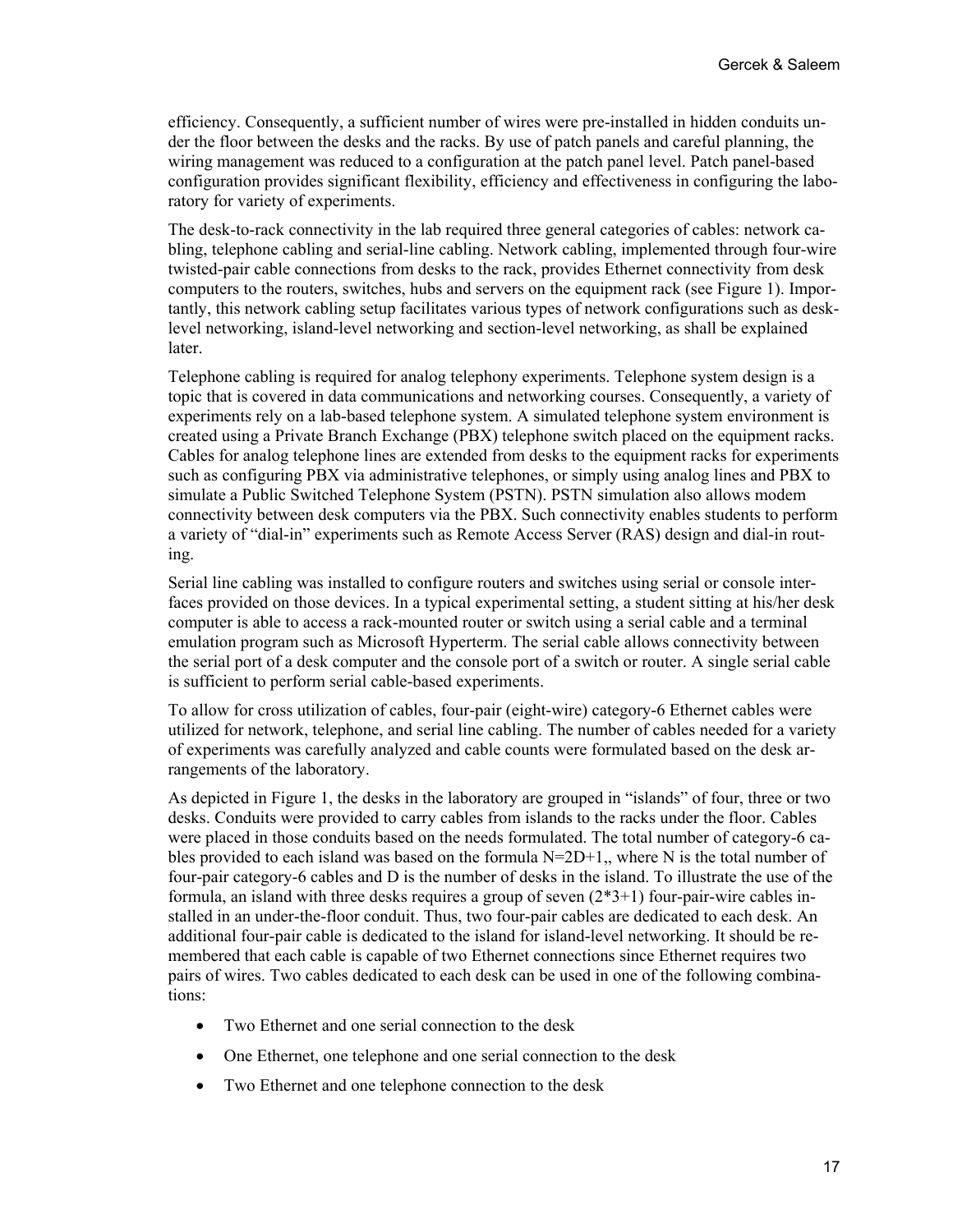In summary, each desk is provided with two Ethernet connections, as one four-pair category-6 cable allows for two Ethernet connections, and one serial or telephone connection via the second cable. As indicated earlier, a separate cable (island cable) is dedicated to allow Ethernet connectivity at the island level. When such connectivity is not needed, this cable can be used as additional Ethernet cabling for any of the desk computers. To achieve cabling versatility, standard RJ-45 based patch panels were utilized at the racks and at the islands, as shown in Figure 3.



**Figure 3: Patch-panel-based desk-island-rack-equipment connectivity**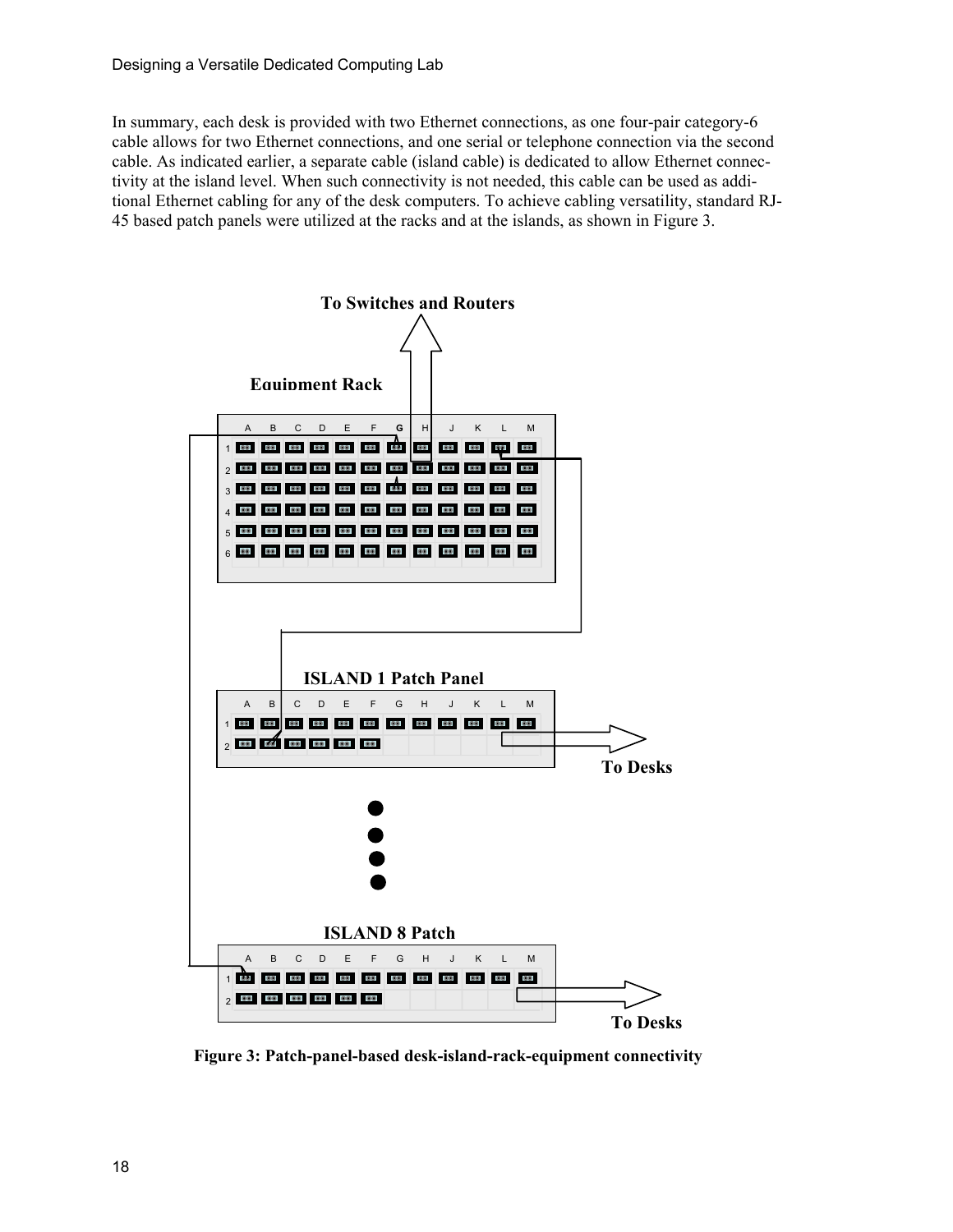Cables between the island patch panels and the rack patch panel were routed through the conduits under the floor. The cables between the island patch panel and the desk computers were routed in student accessible conduits under the desks.

To illustrate how a student can easily implement connectivity from a desk computer to a device, such as a router on the equipment rack, consider the following scenario: Assume that a student needs to connect his/her computer's Ethernet interface to a hub on the rack and also needs to connect the serial interface of the computer to the console interface of a router on the rack. First, the student would patch the two desk cables to designated ports on the island patch panel. Then he/she would locate the other ends of those two cables at the equipment rack patch panel and patch those ports to the hub and router of interest respectively. A student can complete such an operation in a matter of minutes.

### *Networking Layer*

The networking layer consists of a variety of hardware and software-based products, such as Ethernet hubs, Ethernet switches, routers, CSU/DSUs, PBXs, firewalls and network management systems. The network layer aims at simulating secure or non-secure internets and intranets found in real world settings. Network layer connectivity is provided for two distinct categories of courses:

- Courses that involve network configuration experimentation where students are expected to configure and interconnect network layer devices such as Ethernet switches, routers and firewalls.
- Courses that involve experimentation such as designing and building server systems and client systems that require pre-configured network layer connectivity.

Consequently, the lab allows for two different types of networks: pre-configured networks and configurable networks.

A pre-configured network is comprised of a small internet built by using five routers. Each router supports two Ethernet interfaces and two Wide Area Network (WAN) interfaces as shown in Figure 4. Interconnectivity among the routers is achieved via WAN ports simulating a real Internet environment. Eight Ethernet interfaces provide Internet Protocol (IP) subnet level connectivity to eight islands, making each island a separate subnet simulating a corporate network environment. Thus, each island can be treated as a small corporate network with each desk computer representing a server or a client on the corporate network. Students can configure their computers as either servers or clients. The desk computers support removable hard drives allowing each student to load the intended operating system and application software for the purpose of the experiment. When the experiment period is over, students are required to turn off their computers, remove the hard disks from the computers and restore the island connectivity to its neutral setting by removing all the patches from the patch panels.

The fifth router (Router-5, Figure 4) has two subnets on its two Ethernet interfaces that allow placement of two groups of servers on the pre-configured network. The first group consists of pre-configured servers (see **server systems layer** section) that simulate a variety of publicly accessible servers found on the Internet. These servers are needed to complement various experiments by students. For example, one of the pre-configured servers can be used as a certificate server allowing students to build secure web servers utilizing https (secure hyper text transfer protocol) interactions among different islands. The second group of servers is made up of configurable servers (see **server systems layer** section) that are intended to be built and configured by students for various client-server experiments.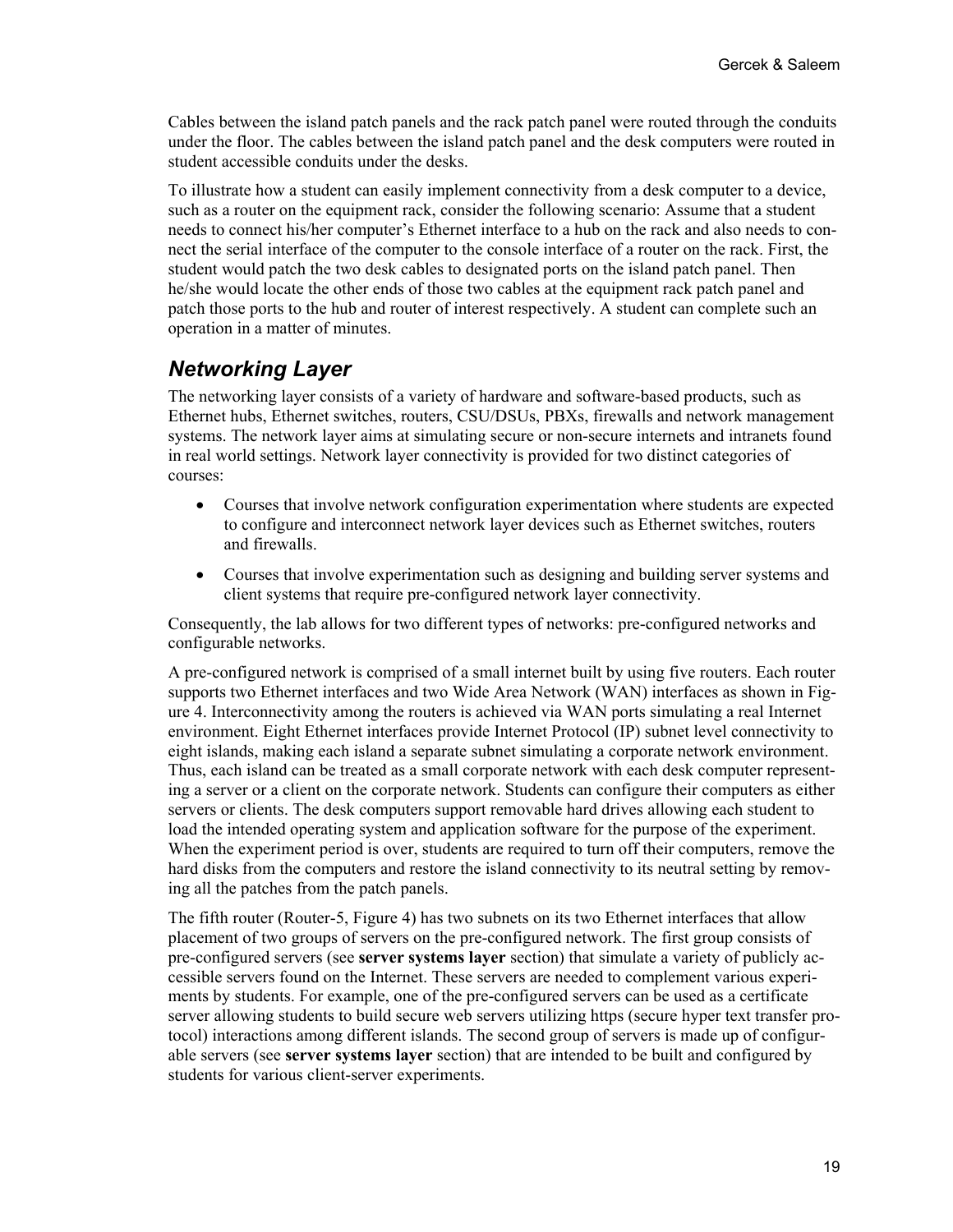

**Figure 4: Pre-configured network setup in the lab** 

The connectivity of desktop computers to the pre-configured network is illustrated in Figure 5. The Ethernet wiring between each Ethernet interface on island routers and the corresponding island is provided via one of the two pairs of the "island cables" explained earlier. Figure 5 illustrates the connectivity from the desktop computers to the Ethernet interface of a router at the rack. To allow each desk computer to connect to the same interface of a router, an Ethernet hub is dedicated to each island for pre-configured network arrangement. Desk computers are connected to the hub via short Ethernet cables. The hub is connected to the island port on the patch panel that, in turn, is connected to the router. Figure 5 illustrates a typical island level pre-configured subnet.

In order to allow maximum flexibility with experiments, IP addresses for the configurable and pre-configured networks must be selected with careful planning. It is emphasized that for many experiments, two categories of networks are used as disjoint networks. In such cases, there is no need to provide interconnection between pre-configured and configurable networks. At other times, however, there may be need to interconnect the two types of networks. One such example is when students need to access the servers on the pre-configured network from configurable net-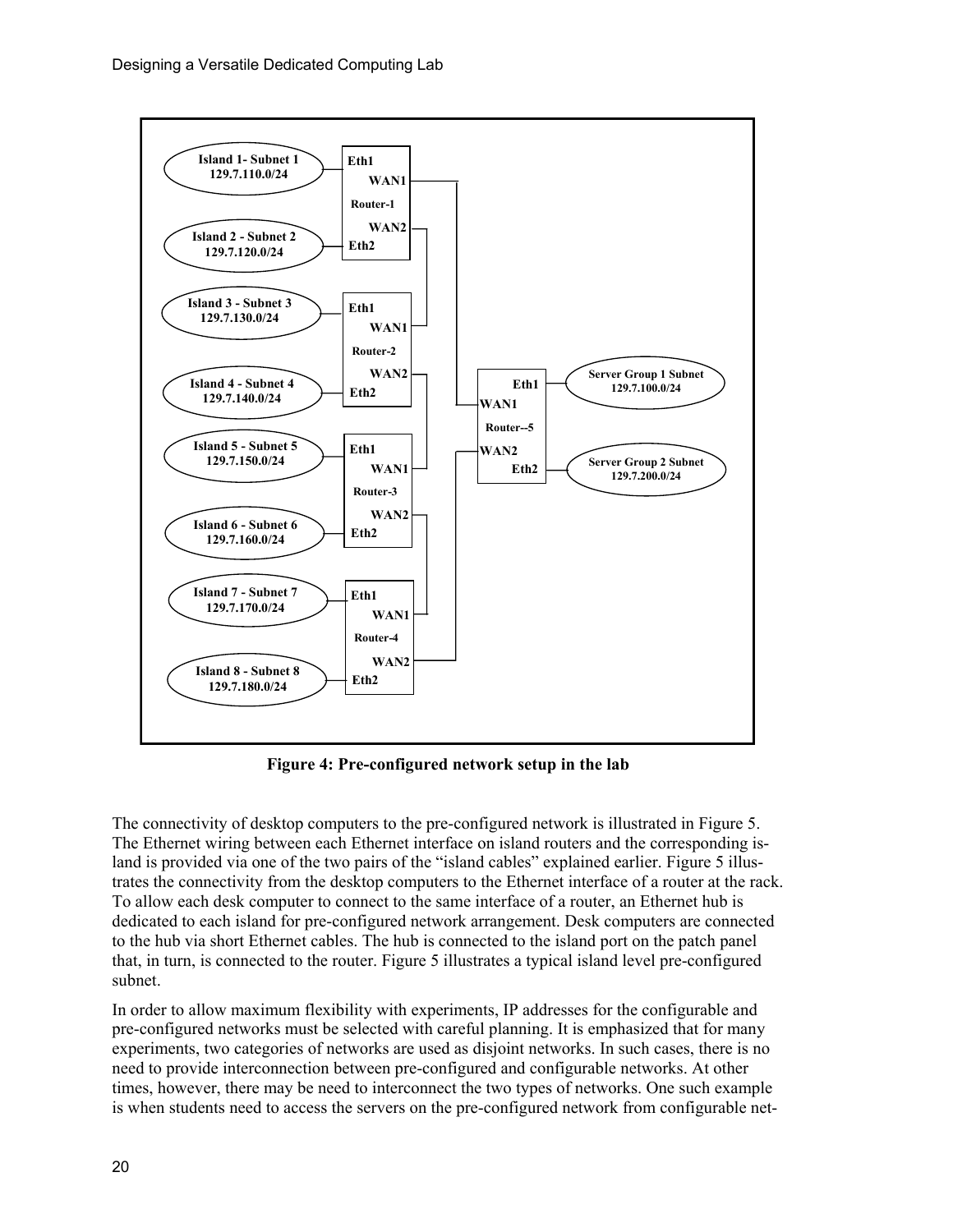

**Figure 5: Pre-configured network connectivity at the island level**

work hosts and devices. In order to avoid duplicate addresses, careful pre-allocation of IP addresses to both categories of networks is critical.

Table 1 and Table 2 show IP address allocations for pre-configured and configurable networks respectively. The IP address assignments shown in Table 1 are the same assignments as shown in Figure 4. For all IP assignments the subnet mask 255.255.255.0 or "/24" is utilized.

| <b>ISLAND</b>       | <b>Subnet Address</b> | <b>Subnet Mask</b> |
|---------------------|-----------------------|--------------------|
| Island 1            | 129.7.110.0           | 255.255.255.0      |
| Island <sub>2</sub> | 129.7.120.0           | 255.255.255.0      |
| Island <sub>3</sub> | 129.7.130.0           | 255.255.255.0      |
| Island 4            | 129.7.140.0           | 255.255.255.0      |
| Island 5            | 129.7.150.0           | 255.255.255.0      |
| Island 6            | 129.7.160.0           | 255.255.255.0      |
| Island 7            | 129.7.170.0           | 255.255.255.0      |
| Island 8            | 129.7.180.0           | 255.255.255.0      |
|                     |                       |                    |

#### **Table 1: IP address allocation for the Pre-configured networks**

Table 2 shows the configurable network IP address allocation for Island 1 only. A similar address allocation method is used for the remaining seven islands as well. As shown in the table, subnet addresses are assigned to islands in blocks of nine subnets with subnet masks 255.255.255.0.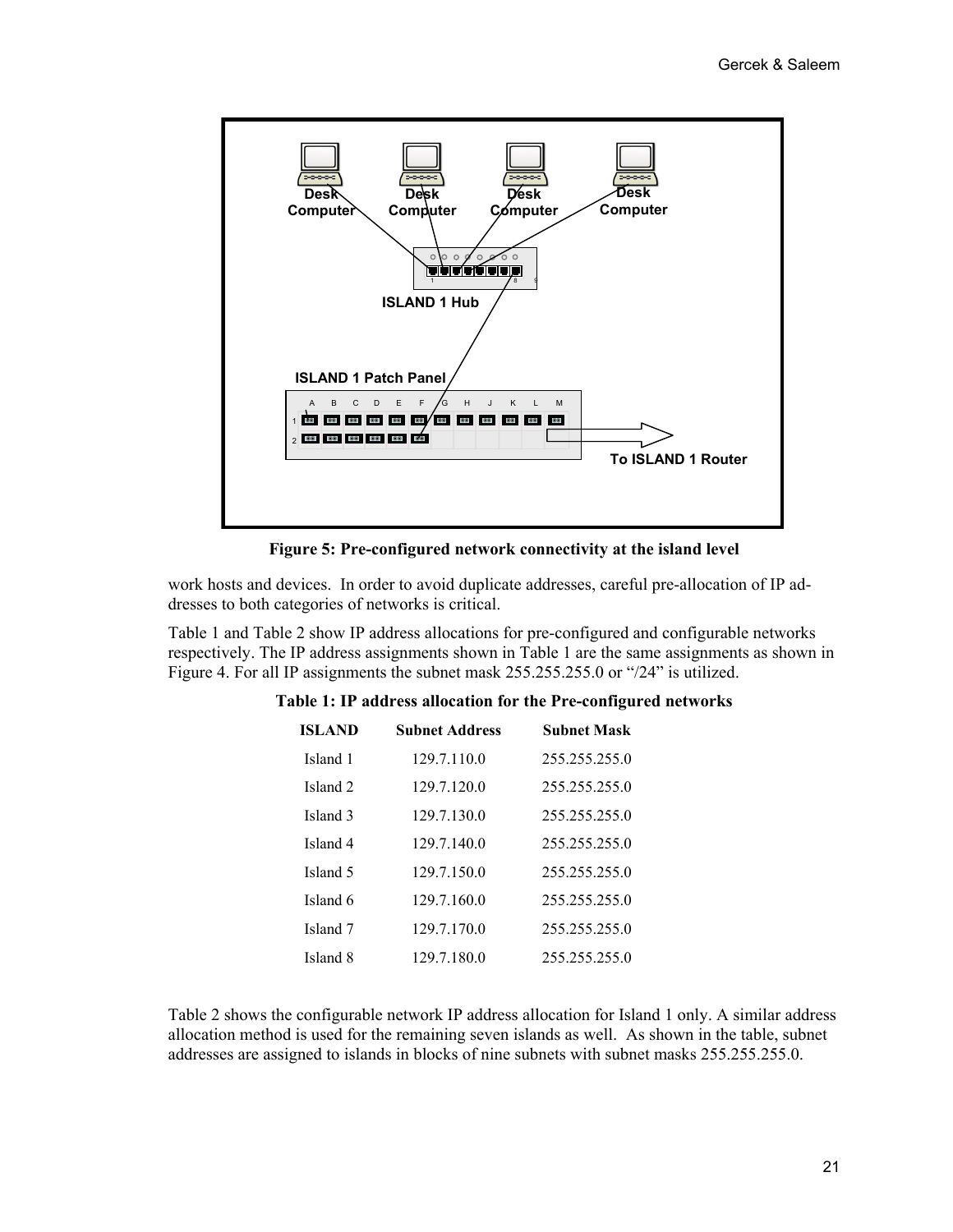| <b>Island 1 Preconfigured</b><br><b>Address</b> | <b>Supported Con-</b><br>figurable<br><b>Addresses</b> | <b>Subnet Masks for</b><br>Configurable<br><b>Addresses</b> |
|-------------------------------------------------|--------------------------------------------------------|-------------------------------------------------------------|
| 129.7.110.0                                     |                                                        |                                                             |
|                                                 | 129.7.111.0                                            | 255.255.255.0                                               |
|                                                 | 129.7.112.0                                            | 255.255.255.0                                               |
|                                                 | 129.7.113.0                                            | 255.255.255.0                                               |
|                                                 | 129.7.114.0                                            | 255.255.255.0                                               |
|                                                 | 129.7.115.0                                            | 255.255.255.0                                               |
|                                                 | 129.7.116.0                                            | 255.255.255.0                                               |
|                                                 | 129.7.117.0                                            | 255.255.255.0                                               |
|                                                 | 129.7.118.0                                            | 255.255.255.0                                               |
|                                                 | 129.7.119.0                                            | 255, 255, 255, 0                                            |

**Table 2: Configurable network IP address allocation for Island 1**

In spite of the fact that allocated IP addresses are "public" IP addresses, both pre-configured and configurable networks are isolated networks with no connectivity to Internet or campus networks. Therefore, employing a public addressing scheme doesn't interfere with any other networks.

As stated earlier, certain types of experiments require interconnecting pre-configured and configurable networks. This is the case, for example, when students need to experiment with building and configuring firewall-protected networks as part of network security course experiments. Incidentally, in firewall experiments additional subnet addresses are needed for firewall-protected networks. In such cases, address contiguity between configurable and pre-configured networks would be desirable to implement simpler static routes in the pre-configured routing tables.

Figure 6 provides an example of how pre-configured and configurable networks can be simultaneously created at the island level and interconnected. The figure exhibits (1) one pre-configured network with fixed address assignments, and (2) two firewalled subnets built and configured by students. The subnet addresses  $129.7.111.0 - 129.7.119.0$  can be freely employed by students for a variety of experiments including firewall experiments. It should be noted that the firewalls and the router shown in Figure 6 are mounted on the rack in the back of the laboratory. The connectivity to these devices is provided by means of wiring arrangements and the patch panels described in the wiring layer section above.

To build and experiment with large internets and intranets, another block of IP addresses is needed. Such Internets and intranets are built by students as part of various network course experiments. Therefore, these internets and intranets belong to the configurable network category. The IP address range 129.7.201.0 through 129.7.254.0 is reserved for such internet and intranet experiments. The laboratory is equipped with fifteen Cisco routers to support this type of experiment. These routers are permanently mounted on the equipment racks and are configured by students.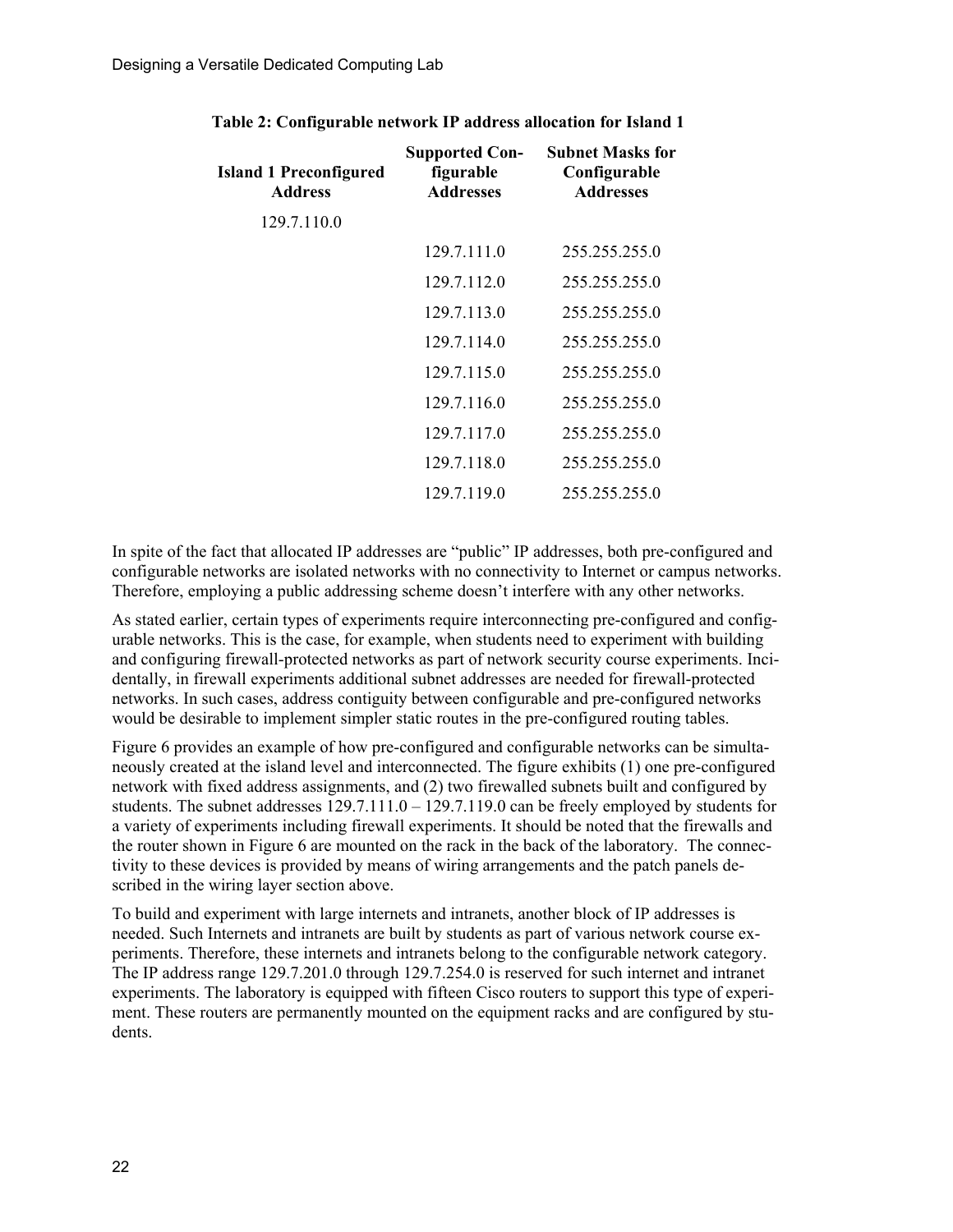

#### **Figure 6: Interconnectivity between pre-configured network and configurable networks**

When student-built internets need to be interconnected with pre-configured networks, the interconnectivity is provided via IP address 129.7.100.254. Thus, the pre-configured server network (see Figure 4) serves as a common network between configurable internets and pre-configured lab network.

From the description provided thus far, it should be clear that Layer 2 design allows network formations at three different levels: desk level, island level and sectional networking. Grouping one or more desks into a network creates desk networks. Grouping all desks in an island into a single network forms an island-level network. Grouping a number of islands into sections forms section-level networks. A commonly used section formation is achieved by grouping left-side and right-side islands of the lab into two different sections.

The network formations described above can also be created in a nested fashion if needed. First desks can be networked; then, networked desks can be integrated as subnets of island-level networks; island-level networks can in turn form subnets for section networks. Nested configuration flexibility allows experimentation for a variety of networking experiments.

### *Server Systems Layer*

Layer 3 entails server systems. Server systems (1) support lab operations and (2) allow students to perform application server implementations of web servers, file servers, e-commerce servers and corporate server operations. Consequently, server systems are also grouped into two categories: pre-configured servers and configurable servers. Pre-configured servers (server group 1 in Figure 4) are lab support servers that are designed to simulate a variety of publicly accessible servers found on the Internet. These servers are configured and administered by faculty and staff. Consequently, students do not have any privileged access to these servers. The servers in this group include file servers for students to download files such as operating system images and configuration files, web servers that store experiment procedure instructions, NFS servers for UNIX experiments support, print servers to assist printing in the lab, and DNS servers to support networking experiments. Pre-configured servers are housed in the server room (see Figure 1) to provide physical security.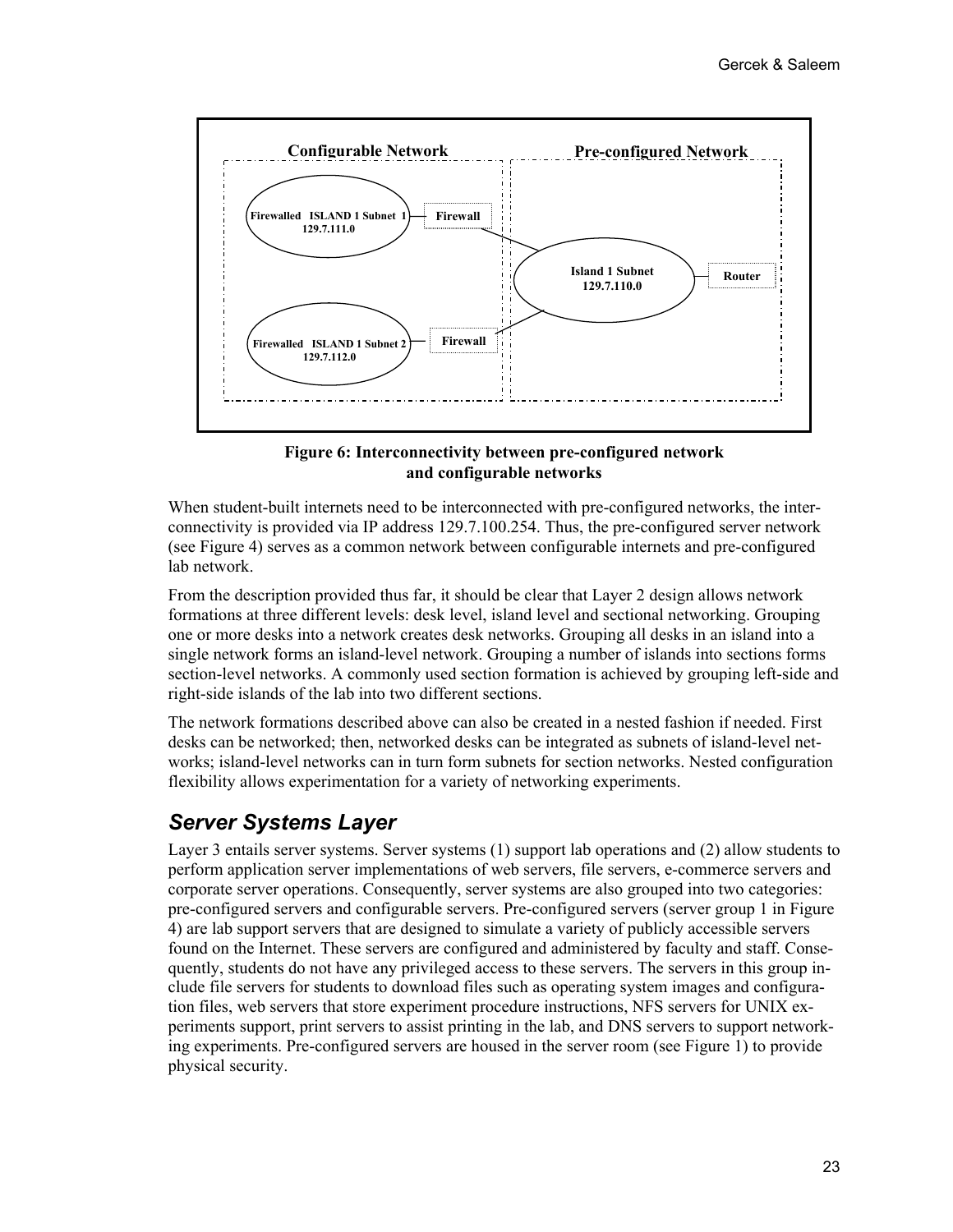The second group consists of configurable servers that are used for experiments by the students. These servers are built and administered by students and include file servers, e-commerce servers, domain controllers, domain servers, and NFS servers. The laboratory allows two types of computers to build configurable servers. Depending on the experiments, students may load their desk computers with necessary operating system and application software to build such servers or they may utilize dedicated configurable server computers located on the server rack at the back of the laboratory (see Figure 1). Since the desk computers are equipped with removable hard drives, each student can easily build and configure the desk computer as a server for the experiment and later remove the hard drive until the next lab session. Many server-level experiments involve students loading their desk computers and some rack servers with operating systems and server software to perform system and server administration experiments.

### *Support Procedures layer*

Unlike the previous three, this layer is not a tangible layer. Since the network lab is a multipurpose open lab where different course experiments can be conducted simultaneously, policies, guidelines and operational procedures need to be clearly stated at the technical as well as at the procedural level (Delaney, Daigle & Sparks, 2000). Students need to be well informed about how to resolve space and resource conflicts if they arise. Procedures need to be written in such a way that simultaneous experimentation is possible and the lab objectives specified earlier are realized. The lab procedures are kept in printed form in a folder in the lab and are also provided via the web server present in the laboratory for online viewing. At the beginning of semester, students are familiarized with the lab procedures prior to any experimentation. Since the lab procedures are dynamic documents that reflect lessons learned from experience and mistakes, they must be frequently updated and revised with feedback from students as well as from staff.

### **Conclusion**

Providing adequate computing lab support is normally an ongoing challenge for academic institutions. Factors such as budgetary constraints, lack of physical space, conflicting needs of different courses, and rapid obsolescence of computing technology only exacerbate these challenges. In supporting specialized, advanced computing courses, these challenges become even more pronounced. In supporting such courses, the institutions primarily have two alternatives available to them: (1) design a dedicated lab for each course, and (2) design a versatile lab that can support multiple courses simultaneously. The first alternative is generally unfeasible for most institutions. The second alternative requires careful planning and a flexible lab design.

This paper presents a model of a versatile lab configuration that can support a number of computer networking and related courses within the same lab facility. This model presents a layered approach to lab design and configuration. Compartmentalizing various lab functions into different layers facilitates efficient operation, administration, and debugging and upgrade of hardware and software without impacting other lab support areas. Furthermore, separating the lab support functions into pre-configured and configurable groups assists experimentation and simplifies lab administration. Utilization of well-defined laboratory procedures allows efficient utilization, reconfiguration and maintenance of the laboratory. As an additional benefit, this design accommodates integrated experiments involving network courses as well as system courses such as network and system security experiments. Last but not least, the maintenance of up-to-date documentation of operational procedures removes any doubt and confusion on the part of students and administrative staff about various operating problems and their respective solutions.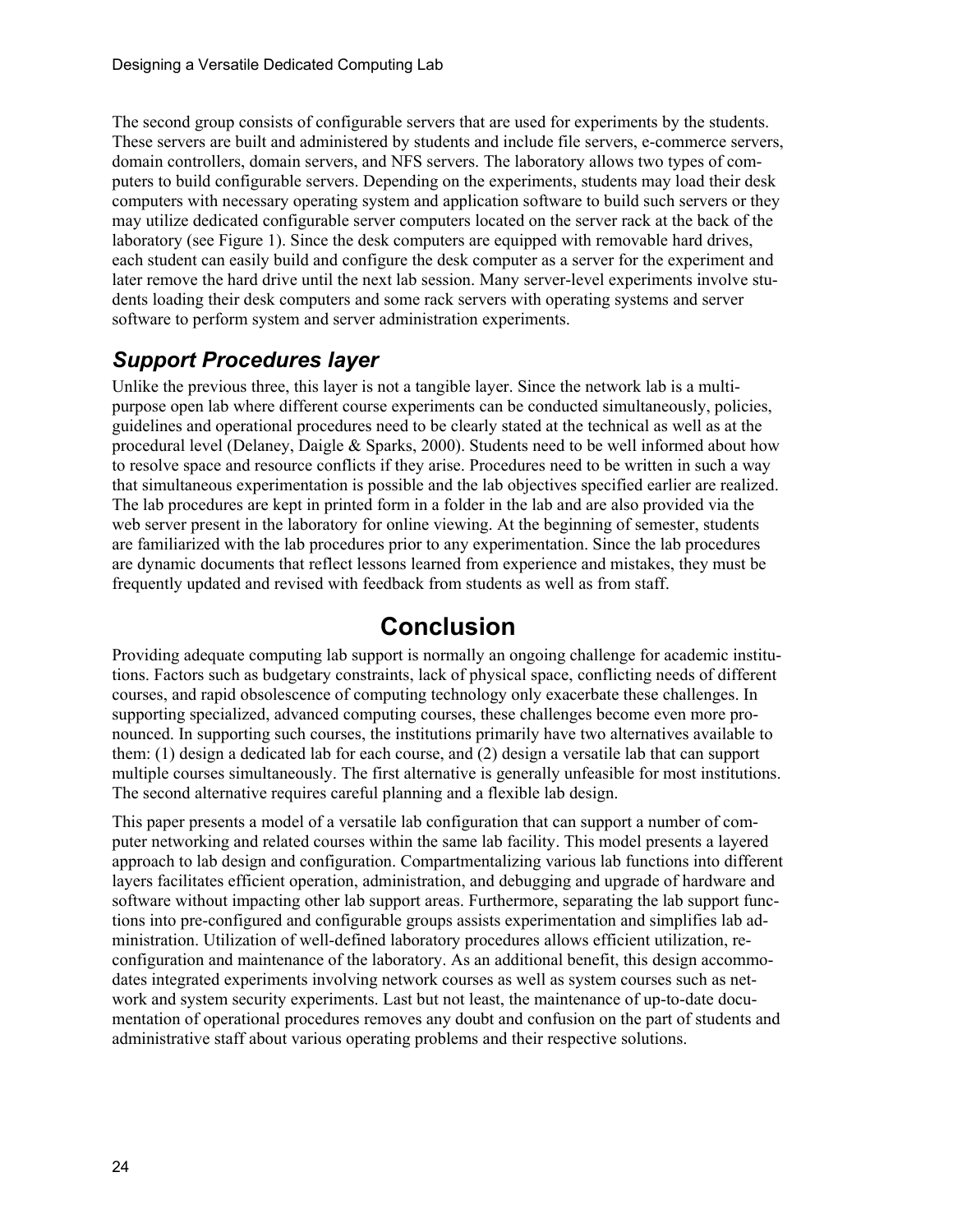## **References**

- Agarwal, K. K., Critcher, A., Foley, D., Santi, R. & Sigle, J. (2001). Setting up a classroom lab. *The Journal of Computing in Small Colleges*, *16*(3), 281-286.
- Barker, P. G. (1999). Using intranets to support teaching and learning. *Innovations in Education and Training International*, *36*(1), 3-10.
- Belles, R. & Miller, J. R. (2002). Multi-purpose specialty labs: Providing specialized computer labs both cost and space effectively. *The Journal of Computing Sciences in Colleges*, *17*(3), 46–52.
- Belles, R., Gorka, S. & and Miller, J. R. (2002). Flexible network topologies for your computing lab: VLAN and router technology at work in the classroom. *The Journal of Computing in Small Colleges*, *17*(3), 53–59.
- Borkowski, E. Y., Elvove, J., Higgins, C., & Kueppers, S. (2004). Voluntary centralization of user support in a de-centralized organization. *Proceedings of the 32nd Annual ACM SIGUCCS Conference on User Services*, Baltimore, Maryland, 327-331.
- Cherry, D., Phillabaum, P. & Valero, P. (2000). Living on the bleeding edge: Creating and managing highly specialized labs. *Proceedings of the 28th Annual Conference on User Services*, Richmond, Virginia, 40-49.
- Corbesero, S. G. (2003). Teaching system and network administration in a small college environment. *The Journal of Computing Sciences in Colleges*, *19*(2), 155-163.
- Delaney, S., Daigle, R., & Sparks, T. (2002). Discovering a new world of lab management. *Proceedings of the 30th Annual ACM SIGUCCS Conference on User Services*, Providence, Rhode Island, 240-241.
- Dubose, K. (2000). Manage all the computer labs on campus? What did I do to deserve this? *Proceedings of the 28th Annual ACM SIGUCCS Conference on User Services*, Richmond, Virginia, 74-78.
- Geibel, J. E. (1999). Administration of campus computing labs and faculty desktops. *Proceedings of the 27th Annual ACM SIGUCCS Conferences on User Services*, Denver, Colorado, 71-78.
- Hill, J. M. D., Carver, C. A., Jr., Humphries, J. W., & Pooch, U. W. (2001). Using an isolated network laboratory to teach advanced networks and security. *ACM SIGCSE Bulletin*, *33*(1), 36-40.
- Jones, C., Tunc Y. & Cherry, D. (2000). Approaches to computer lab management: Lockdown vs. freedom. *Proceedings of the 28th Annual ACM SIGUCCS Conference on User Services*, Richmond, Virginia, 127-129.
- Lovgren, T. D. (2001). Strategies for implementing unmanned labs. *Proceedings of the 29th Annual ACM SIGUCCS Conference on User Services*, Portland, Oregon, 88-92.
- Madison, D. E. (2002). A dynamic lab approach to reinforcing computing concepts. *The Journal of Computing Sciences in Colleges*, *17*(3), 60-66.
- Walters, J. E. (1993). Security in unattended computing labs: Safeguarding users as well as machines. *Proceedings of the 21st Annual ACM SIGUCCS Conference on User Services*, San Diego, California, 267- 271.
- Weeden, E. M., Scarborough, G. R. & Bills, D. P. (2003). Lab management strategies for IT database curriculum. *Proceedings of the ACM 4th Conference on Information Technology Curriculum*, Lafayette, Indiana, 16-18.
- Wilson, J. H. (2002). Recipe to lab management or the cookie cutter approach to building labs. *Proceedings of the 30th Annual ACM SIGUCCS Conference on User Services, Providence*, Rhode Islands, 298-300.
- Wooley, B. A. (2003). Utilizing a computing lab to improve retention and recruiting of computer science and computer information science students. *Journal of Computing Sciences in Colleges*, *18*(3), 228- 234.